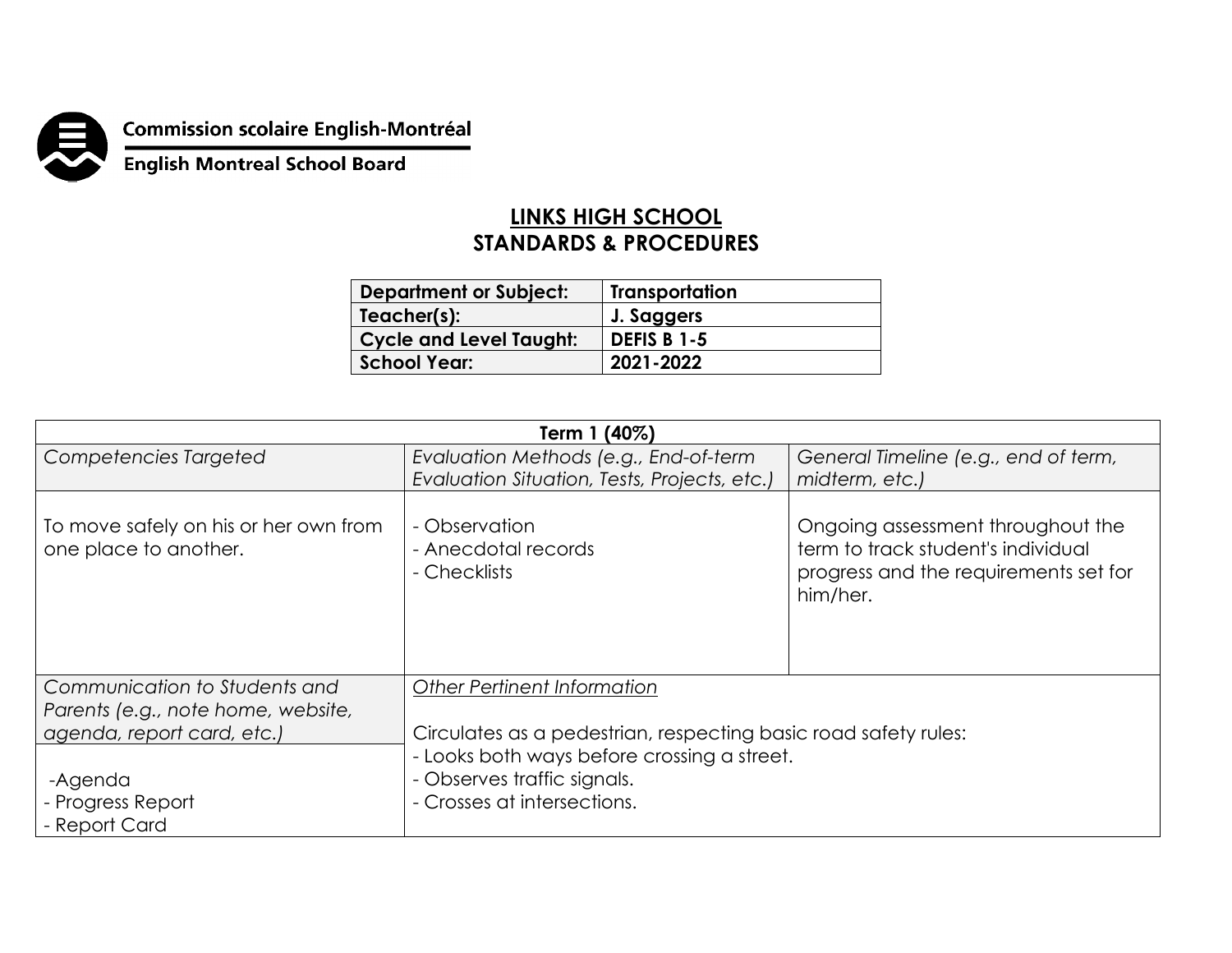| - Phone calls\emails<br>- Parent-teacher night<br>- Individual Education Plan | Uses school bus/Transports Adapté taxi transportation independently:<br>- Recognizes bus by number or driver as a visual cue<br>- Goes to the bus independently.<br>- Waits before getting on bus.<br>- Does not bother other passengers or hamper the functioning of the bus. |
|-------------------------------------------------------------------------------|--------------------------------------------------------------------------------------------------------------------------------------------------------------------------------------------------------------------------------------------------------------------------------|
|                                                                               |                                                                                                                                                                                                                                                                                |